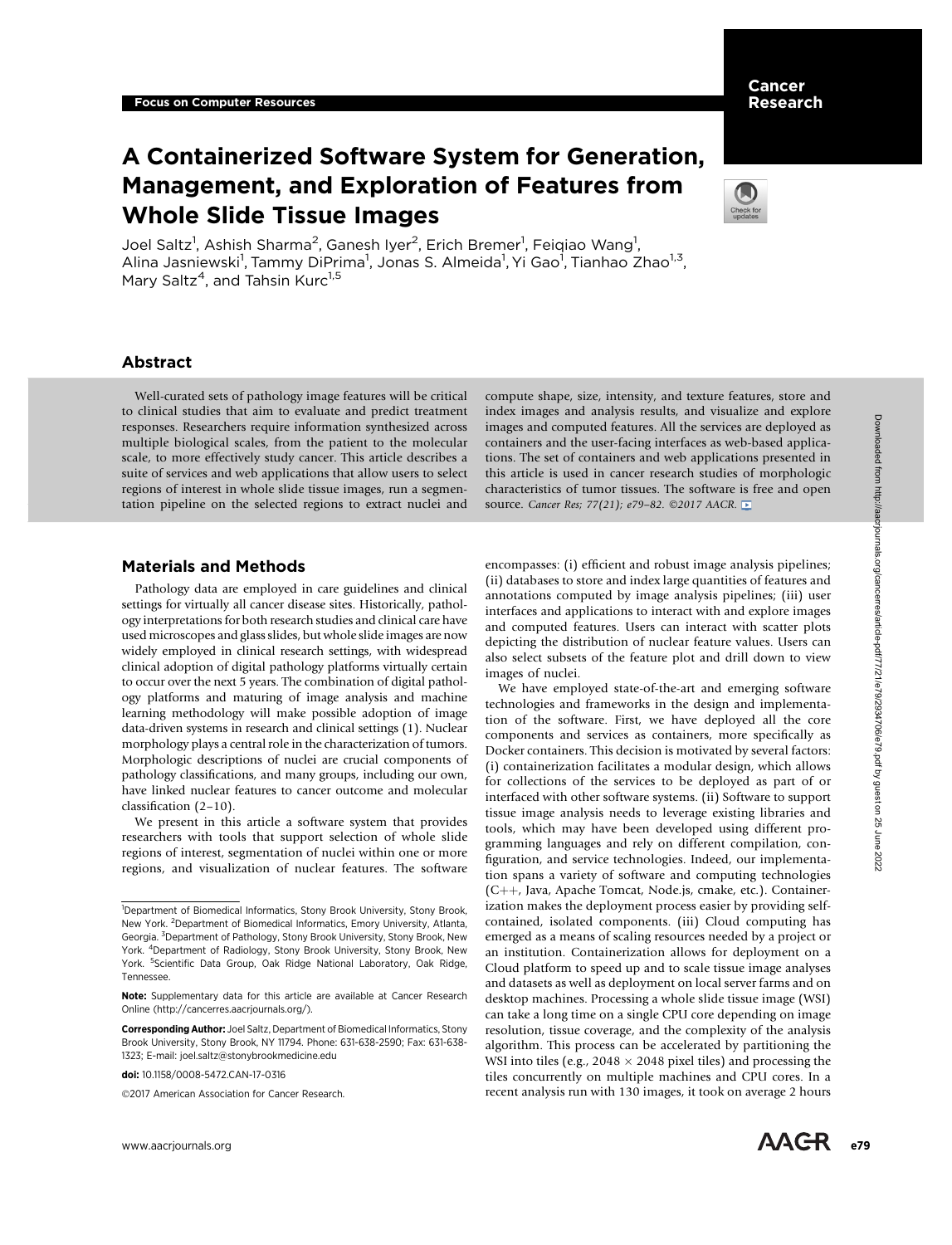per image on a machine with 40 cores; please note that multiple images can also be processed concurrently on multiple machines.

Second, we have employed NoSQL document database technologies and the JavaScript Object Notation (JSON) format to devise data models and data management components. JSON and NoSQL systems together provide an agile data management environment by allowing for flexibility in document structures. The agility and scalability of the database is very important, because the specific set of features developed in a study often depends on scientific aims and evolves over the course of a study.

Third, we have developed web-based applications and user interfaces to interact with the software infrastructure, run image analysis pipelines, and query, visualize, and explore analysis results. Our web applications enable coordinated spatial and feature-based visual analytics. Interactive exploration and visual analysis of features are critical to augmenting the feature selection and curation processes. The user-facing components of our software are web-based applications instead of desktop applications, because browsers are becoming increasingly powerful as a computing and application platform. We expect that building our user-facing components on state-of-the-art web technologies will allow us to take advantage of browsers as an additional computational resource in future releases of our software.

# Results: Software Description

Figure 1 shows the architecture of our software. It consists of three core service groups. The application service group is a single container that hosts the application home page and web applications. The user interacts with the application service to view images, execute image analyses, explore feature sets generated from analyses, and visualize analysis results (i.e., segmentation results) overlaid on images. The image analysis group is made up of three containers. They collectively execute image analysis requests submitted by the user using the web applications. The third group is the data group. It is responsible for data loading, data management, and query processing. It is implemented as a set of three containers. In the following sections, we describe each of the groups and their containers.



#### Figure 1.

Software architecture. There are three groups of services: application service, data group, and analysis group. These groups are implemented as a collection of containers that interact with each other through REST and file system interfaces. The user interacts with the application service, which hosts the home page and the web applications. The web applications present several graphical user interfaces to the user for viewing and analyzing images, interacting with image features, and visualizing analysis results (segmentation results) along with images.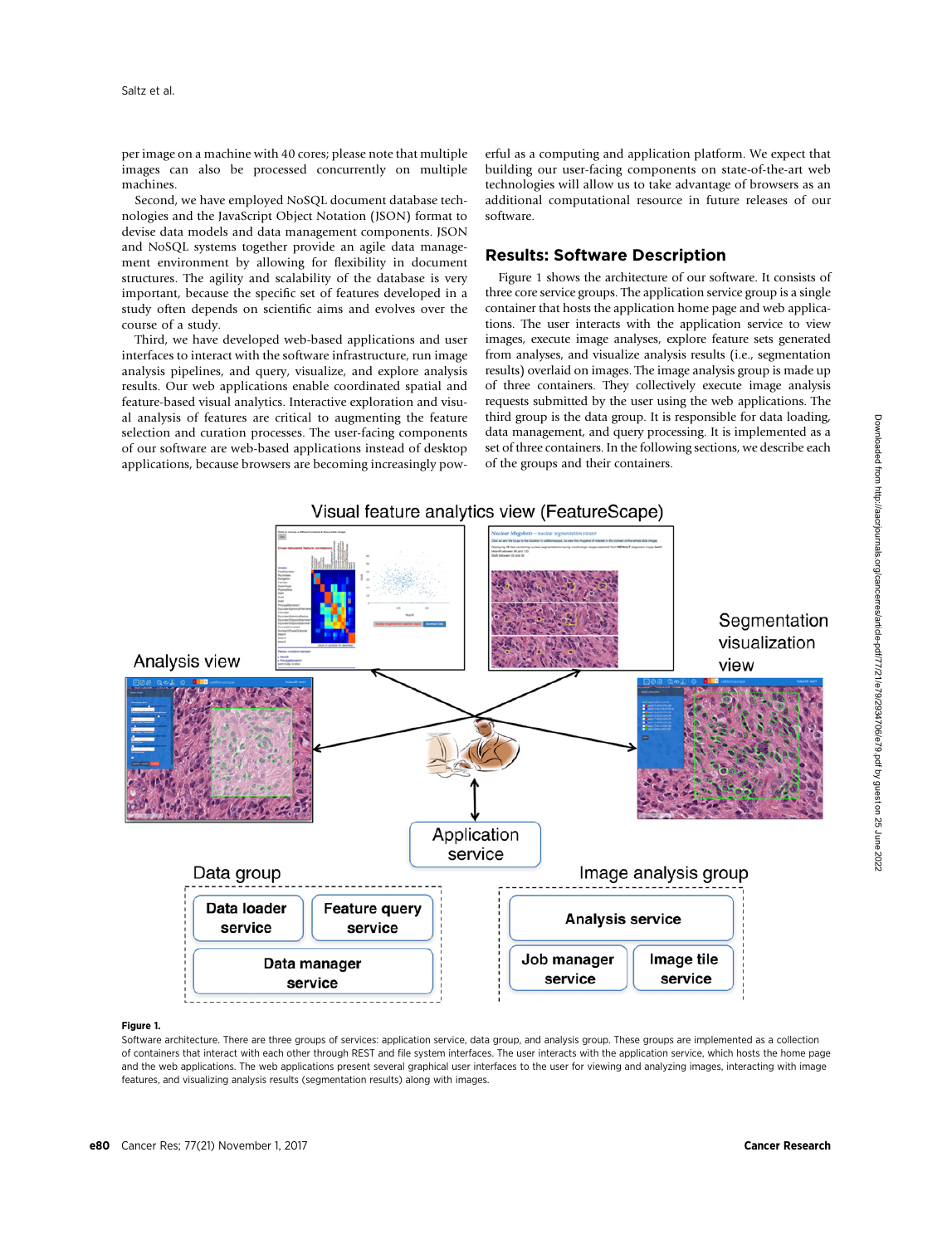### The application service

This container hosts the web applications to interact with the software infrastructure, submit analysis requests, and view images and analysis results. The component that facilitates the interactive exploration of WSIs and nuclear segmentation results (overlaid on images as polygons) is caMicroscope (<http://camicroscope.org>; ref. 11). caMicroscope provides graphical user interfaces and application programming interfaces (API), which allow the programmatic creation of a presentation state (i.e., a representation of the data for interaction). This is particularly useful when interfacing with the visual feature analytics component, referred to here as FeatureScape. Users can select a group of nuclear segmentations in a certain area and launch FeatureScape to explore these features. FeatureScape supports visualizations such as scatter plots to allow one to take a deep dive into nucleus-level features. Users can subsequently select a subregion in the scatter plot to generate a list of image patches that are representative of areas of the image. The middle of each image patch contains a segmented nucleus, the feature values of which are within the bounds of the subregion selected in the scatter plot. If the user clicks on an image patch, FeatureScape then takes the user back into caMicroscope interface with the source WSI. Such an interactive back-and-forth between a visual image-based exploration in caMicroscope and a more quantitative feature-based exploration in FeatureScape provides novel and unique insight into the significance and quality of features, thereby enabling the development of robust quantitative feature sets. Please see Supplementary Video S1, which shows an example use of the web applications and interfaces.

#### The image analysis group

This group of containers manages the execution of image analyses on image tiles selected by the user using the application web interfaces. The analysis service container encapsulates one or more analysis pipelines. In our current implementation, we use a level set–based nuclear segmentation algorithm developed by our group (12). This algorithm segments tiles in hematoxylin and eosin–stained tissue images to extract nuclei and computes a set of size, shape, and intensity features. The job manager service container keeps track of analysis jobs submitted by the user via the web application. The image tile service extracts user-selected image tiles from WSIs and serves them to the analysis service for processing. The analysis service subscribes to the job manager service and is triggered when an analysis job is submitted. For an analysis job, it gets the corresponding image tile from the image tile service, executes the analysis pipeline, and posts the analysis results to the data loader service, which loads them to the database.

## The data group

The data management components of our infrastructure are deployed as three containers. The data manager service implements the database, referred to as FeatureDB, for storing image metadata, analysis results, and metadata about analyses (e.g., analysis parameters). To support the management of analysis results, we have created a data model called  $\mu$ AIM, which borrows elements from our prior work with the Pathology Analytical Imaging Standards (13) and the Annotation and Image Markup (AIM; ref. 14) data models and organizes them using a GeoJSON compliant specification. GeoJSON is a widely used format for encoding geospatial data as JSON documents (15). µAIM expresses segmentation results as polygons and size, shape, intensity, and texture features, such as area, mean intensity, for each segmented object as key-value pairs. These documents are in a MongoDB database hosted in the data manager service container. The data loader service container implements the functions for loading image metadata and image analysis results, which are output from the analysis service as image masks and csv files, which contain the computed features and boundaries of segmented objects. The feature query service container hosts a REST API for querying feature results by the FeatureScape web application. Each object (i.e., segmented nucleus) stored in the database is assigned a randomly generated index (randval) to facilitate "statistical zooming" into the search space. This index can be used to sample from a large set of nuclei extracted from thousands of images. This process speeds up queries into the database when there are hundreds of thousands or millions of nuclei per image.

## Discussion and Software Availability

The software is open source and is freely available for use by the public. An instance of the software is deployed at [http://quip1.](http://quip1.bmi.stonybrook.edu) [bmi.stonybrook.edu](http://quip1.bmi.stonybrook.edu). It hosts a database of about 1.9 billion segmented nuclei and their features (17 shape, size, and intensity features per segmented nucleus) and allows for users to visualize images, features, and segmentation results. Instructions and Linux scripts to install and run a local instance of the software are available at [https://github.com/SBU-BMI/quip\\_distro.](https://github.com/SBU-BMI/quip_distro) The software distribution repository has links to a video that shows the basic use of the software (also see Supplementary Video S1) as well as to the code repositories that make up the software code base. The software has been tested on Linux systems and with the Google Chrome web browser.

#### Disclosure of Potential Conflicts of Interest

No potential conflicts of interest were disclosed.

#### Authors' Contributions

Conception and design: J. Saltz, A. Sharma, E. Bremer, J.S. Almeida, Y. Gao, M. Saltz, T. Kurc

Development of methodology: J. Saltz, A. Sharma, G. Iyer, E. Bremer, F. Wang, A. Jasniewski, J.S. Almeida, Y. Gao, M. Saltz, T. Kurc

Acquisition of data (provided animals, acquired and managed patients, provided facilities, etc.): A. Sharma, F. Wang, T. Zhao

Analysis and interpretation of data (e.g., statistical analysis, biostatistics, computational analysis): A. Sharma, F. Wang, J.S. Almeida, Y. Gao

Writing, review, and/or revision of the manuscript: J. Saltz, A. Sharma, J.S. Almeida, T. Kurc

Administrative, technical, or material support (i.e., reporting or organizing data, constructing databases): A. Sharma, G. Iyer, E. Bremer, A. Jasniewski, M. Saltz

Study supervision: A. Sharma, T. Kurc

Other (software developer): T. DiPrima

Other (provided pathology expertise and user interface feedback): T. Zhao

#### Grant Support

This work was supported in part by 1U24CA180924-01A1 from the NCI, and R01LM011119-01 and R01LM009239 from the NLM and by NCIP/ Leidos  $14 \times 138$ .

Received February 3, 2017; revised June 17, 2017; accepted September 1, 2017; published online November 1, 2017.